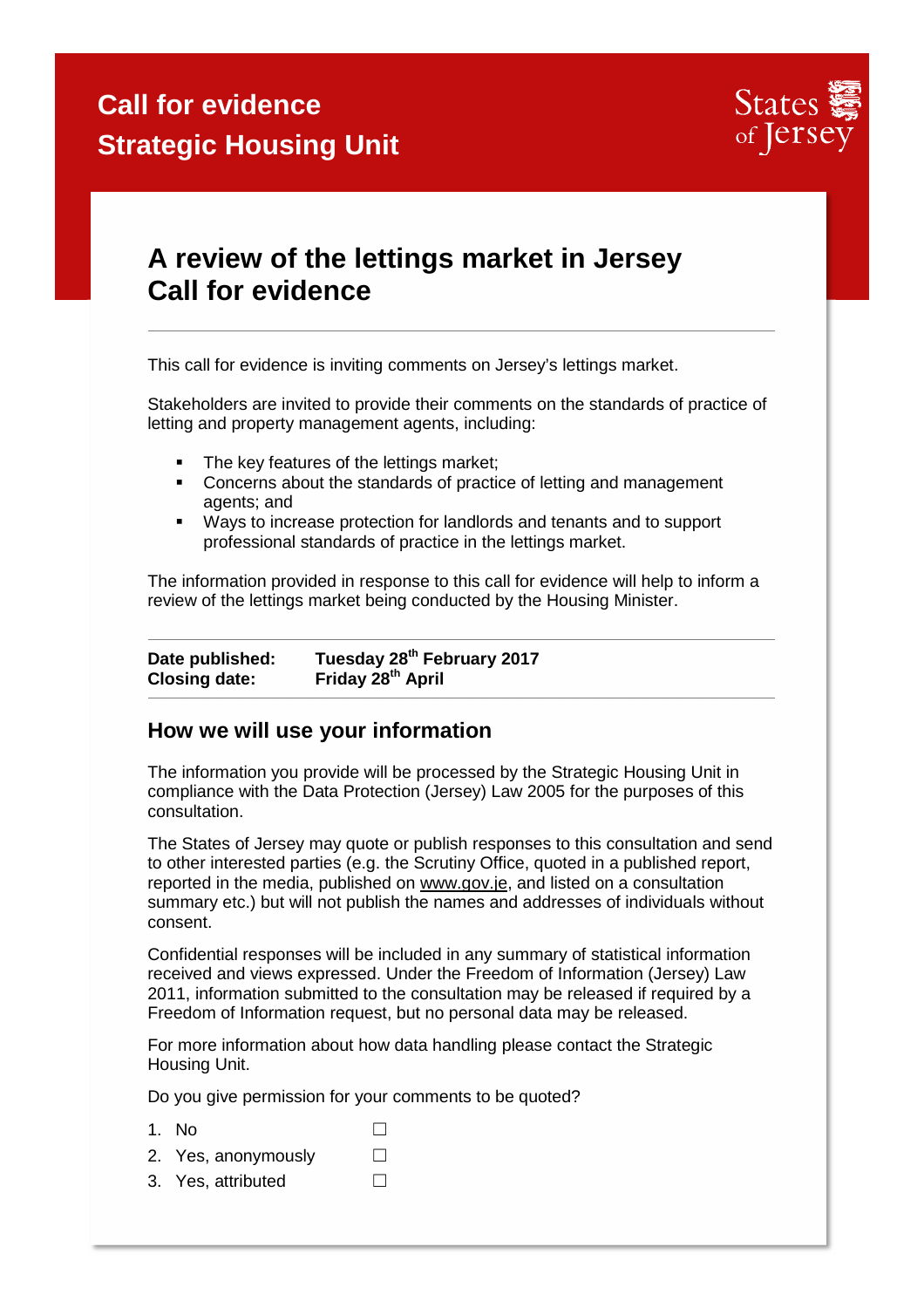

### **Ways to respond**

Responses can be submitted via the online questionnaire. www.gov.je/consult

Or you can also respond via e-mail or post to:

E-mail: SHU@gov.je

Strategic Housing Unit Department for Community and Constitutional Affairs Cyril Le Marquand House PO Box 140 St Helier, JE4 8QT

When responding to the call for evidence, please state the capacity you are responding in, e.g. as a letting or managing agent, a landlord or a tenant. This information will help us to build a picture of the evidence base.

If you would like to meet with the Strategic Housing Unit to discuss your views on any of the matters raised by the call for evidence, please use one of the addresses provided.

For more information, please contact Jack Norris, Housing Policy Officer, by telephone on (01534) 440547.

### **Feedback on this consultation**

We value your feedback on how well we consult or seek evidence.

If you have any comments on the process of this consultation please contact:

Communications.Unit@gov.je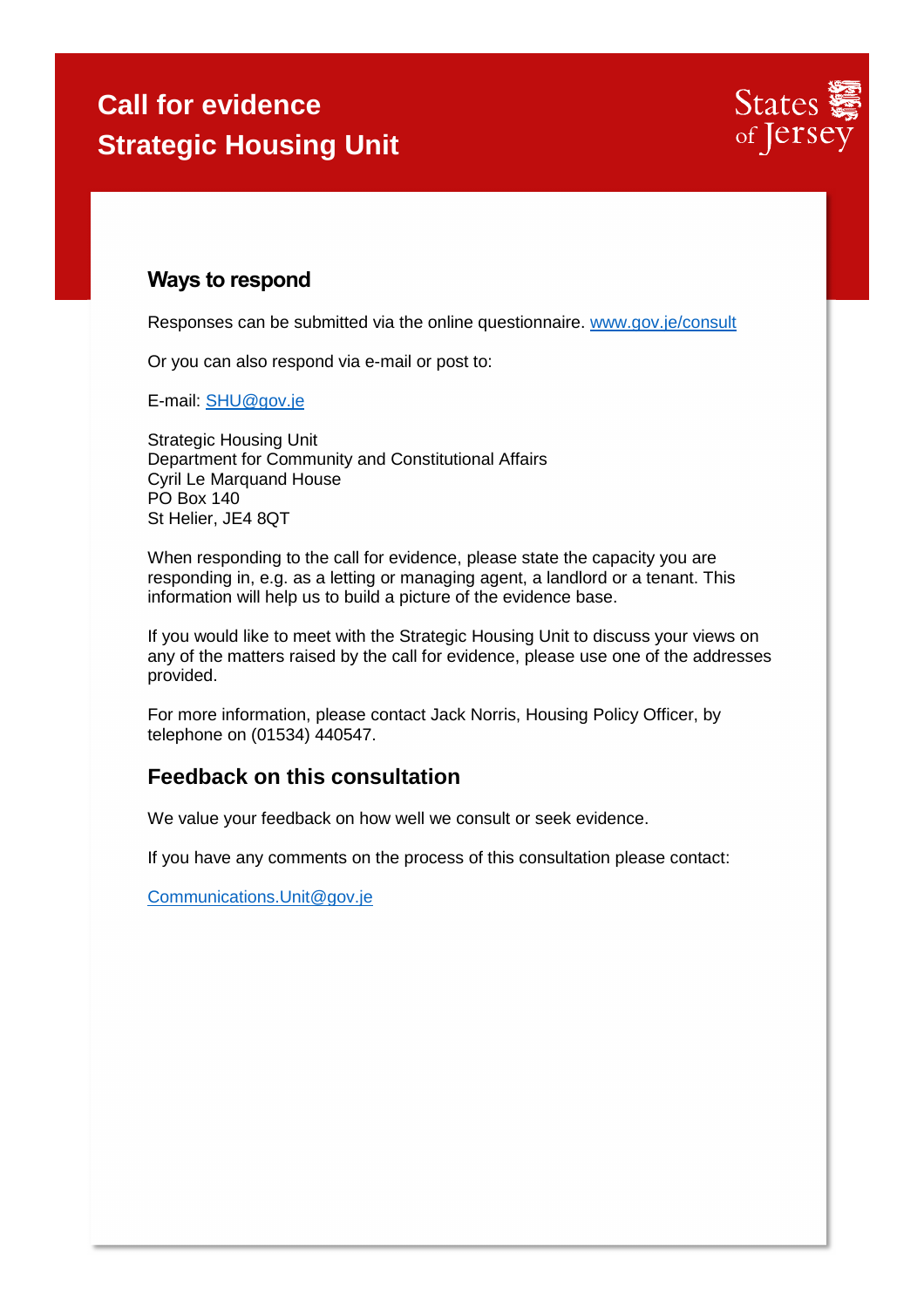

### **1. Introduction**

The Housing Minister is conducting a review of the lettings market in Jersey and, as part of the review, is inviting stakeholders to provide their comments on the standards of practice of letting and property management agents<sup>1</sup> ("letting agents").

The review will consider the features of a well-functioning lettings market and will identify the extent of any concerns about the standards of practice of letting agents. In particular, the review will examine the following aspects of letting and managing property:

- Customer service and communication
- The types and level of fees and charges
- **Advertising and marketing**
- Repairs and maintenance
- **Tenancy management**
- Client money protection

This call for evidence has been issued to inform the review.

Where any concerns are identified as a result of this call for evidence, the final review will make recommendations about how the lettings market can be improved.

The goal is to encourage a professional approach to the letting and management of rented accommodation, which will help to increase overall standards in the private rented sector.

### **2. Objective**

The review of the lettings market contributes to policy work on improving standards in the private rented sector, and is intended to support:

- Good standard accommodation for rent;
- Consistent and professional standards of management; and
- Clarity of choice and protection for consumers (i.e. landlords and tenants).

The review supports the aim of the Housing Strategy to ensure that everyone in Jersey has access to affordable, good standard and secure homes<sup>2</sup>.

#### **3. About the call for evidence**

A call for evidence is a way of asking stakeholders about their views on a particular topic –in this case, the lettings market. Evidence can include facts and figures but can also involve people saying what their experiences have been of using a letting agent.

 $1$  The focus of the review is on residential property, i.e. where a property is used as a dwelling.

<sup>&</sup>lt;sup>2</sup> Strategic Housing Unit (2016), Jersey Housing Strategy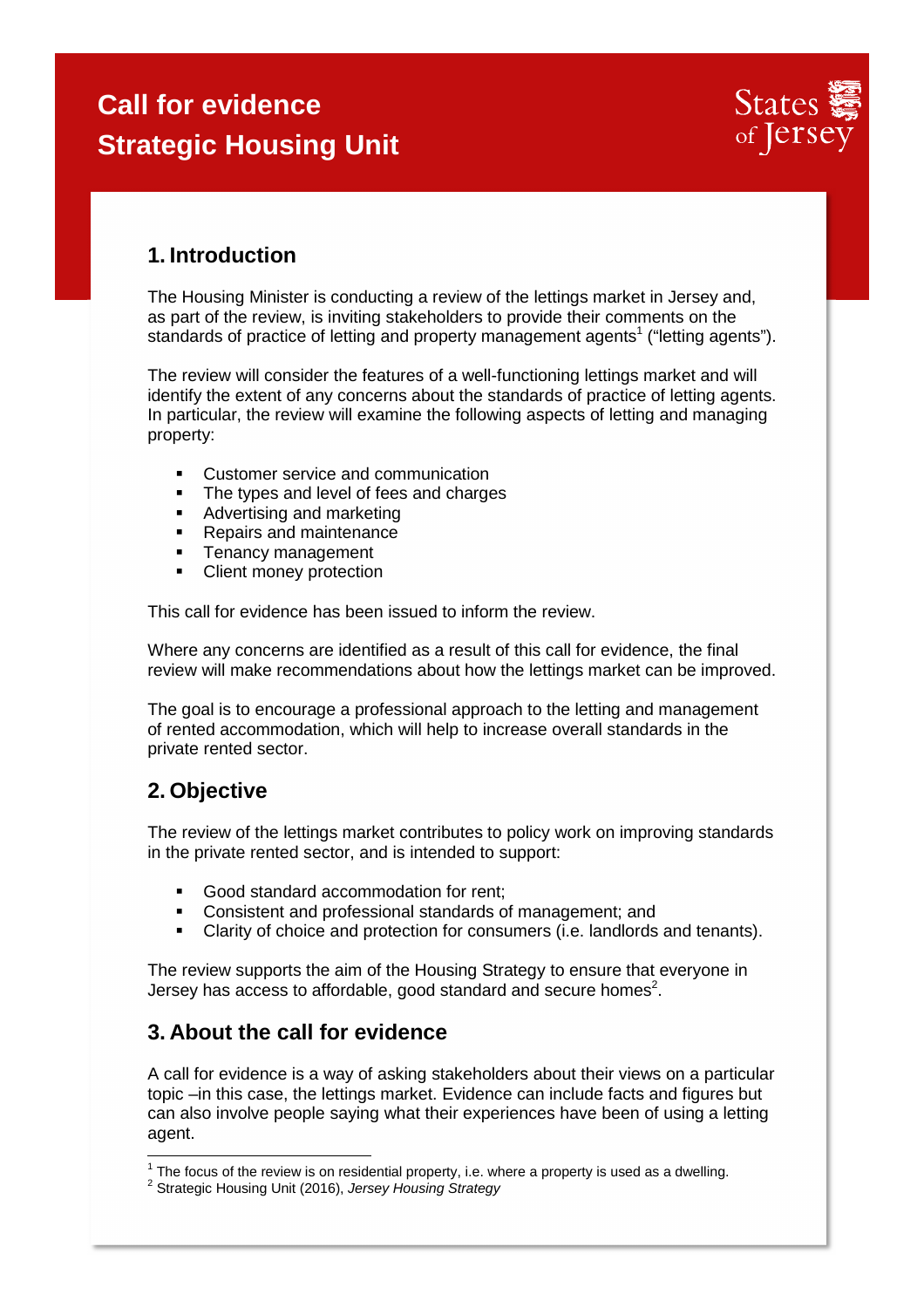

The Housing Minister would like to receive comments from stakeholders such as landlords and tenants (and prospective/former landlords and tenants); letting agents; and consumer organisations that have experience or commercial knowledge of the lettings market.

Further background information about the review is provided in the accompanying report. It is not necessary to respond to all aspects of the call for evidence, and general comments are invited where relevant to the themes of the review.

The information generated by the call for evidence will be assessed and used to inform the review and potential areas of policy development around the lettings market.

### **4. What is a letting / property management agent?**

A letting agent facilitates the setting up of a tenancy between a landlord and a tenant.

A property management agent is responsible for the management and maintenance of a private rented property on a landlord's behalf.

A property management agent may also be responsible for the management of a block of flats owned in common by a number of different persons.

Many letting agents will offer both letting and management services.

#### **5. Context**

Letting agents have an important role in the private rented sector, supporting landlords to manage property and helping tenants to find suitable housing. In particular, letting agents offer support and guidance for small-scale landlords who may not have the time, resources or experience to manage property, ensuring that they comply with their legal obligations and provide good standard and wellmanaged housing.

It is estimated that 50 businesses in Jersey identify as letting and/or management agents, ranging in size from small firms to large businesses $^3$ . The majority of letting agents act in a professional manner, ensuring an efficient lettings process by matching the supply and the demand for private rented housing.

Indeed, several local letting agents are members of trade bodies such as the Association of Residential Lettings Agents (ARLA) and the Royal Institution of Chartered Surveyors (RICS). Others have joined the States 'Rent Safe' landlord accreditation scheme, which promotes well-managed and good standard rented housing.

**EXECUTE:**<br><sup>3</sup>This does not include legal professionals who may provide tenancy-related services, for example, the drafting of a tenancy agreement.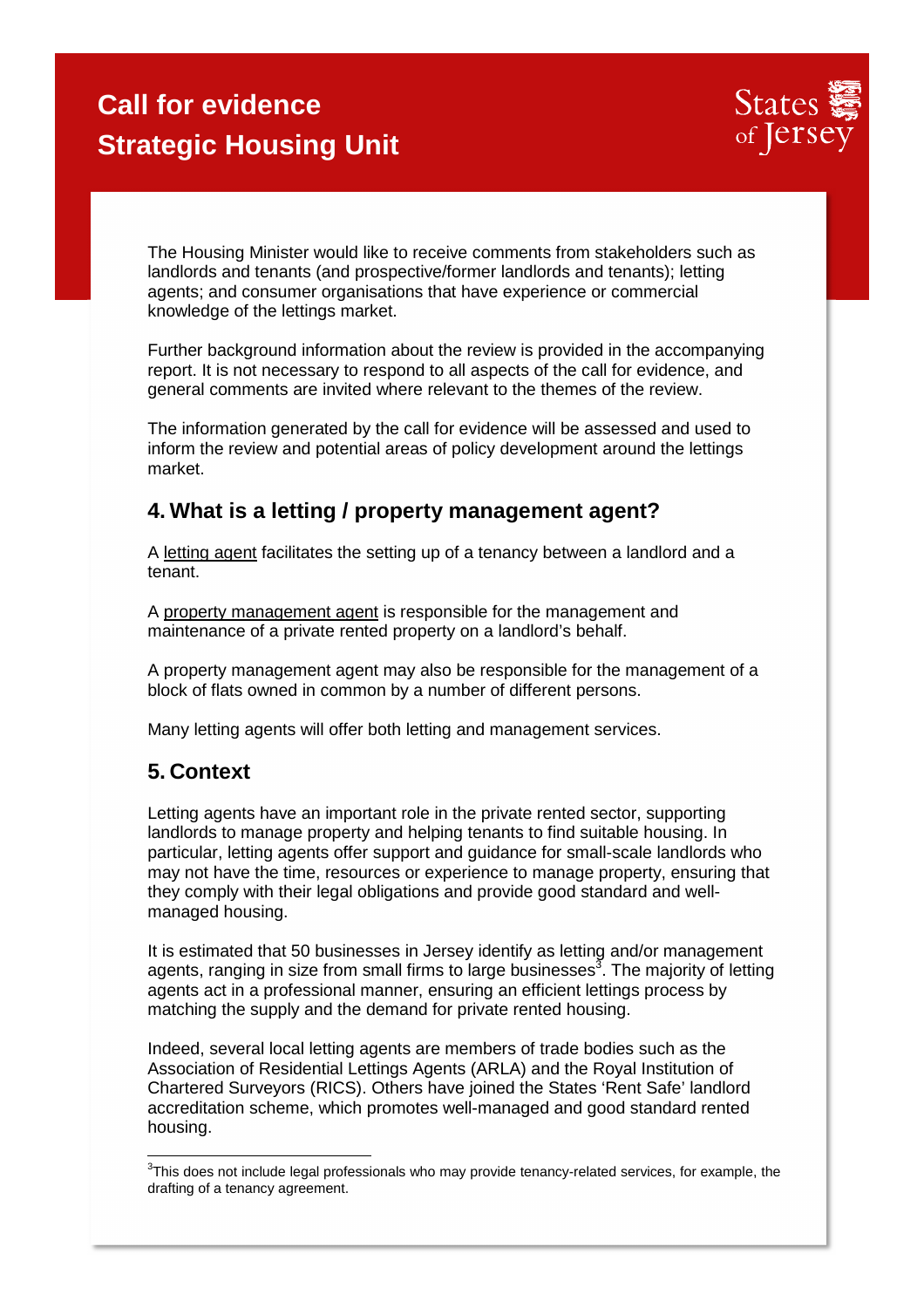

However, concerns have been raised with regard to the poor standards of practice and, on occasions, illegal practices of some letting agents. One particular concern relates to letting agent fees and whether they reflect the reasonable costs of the services provided. In turn, these add to the costs of renting and affect the affordability of housing generally.

These issues were identified in the Jersey Consumer Council's 2015 'Rents Matter'  $report<sup>4</sup>$ , which highlighted concerns such as a lack of standards around letting agents' activities and the transparency of fees. Similar types of problem have also been identified through cases dealt with by Environmental Health and the Strategic Housing Unit, and from members of the public through correspondence to the Housing Minister and States members.

In response, there have been calls to introduce some form of regulatory framework for the lettings market. At present, there is no formal regulation of letting agents in Jersey, except for the statutory framework for the whole rented sector (the Residential Tenancy Law).

In comparison to other jurisdictions, the barriers to entry are low and ongoing monitoring of standards of practice is limited. Anyone can set up and operate a letting agent and there is no requirement to comply with standards of conduct or offer consumer protection.

This call for evidence is therefore seeking to understand the extent and nature of concerns about the lettings market in Jersey, and to examine potential models to improve standards of practice. This will help consumers to make more informed decisions when using a letting agent and ensure they have appropriate protections, in addition to creating a level playing field for the many professional letting agents in Jersey.

#### **6. Features of a well-functioning lettings market**

The Minister would like to receive comments on the features of a well-functioning lettings market.

In your response, you may want to focus on the following aspects of letting and managing a property:

- **Taking instructions from landlords**
- **Advertising and letting a property**
- Setting up a tenancy
- **Management and maintenance**
- Ending a tenancy
- Complaints; and
- Protecting client money

 4 Jersey Consumer Council 'Rents Matter' (2015) p. 9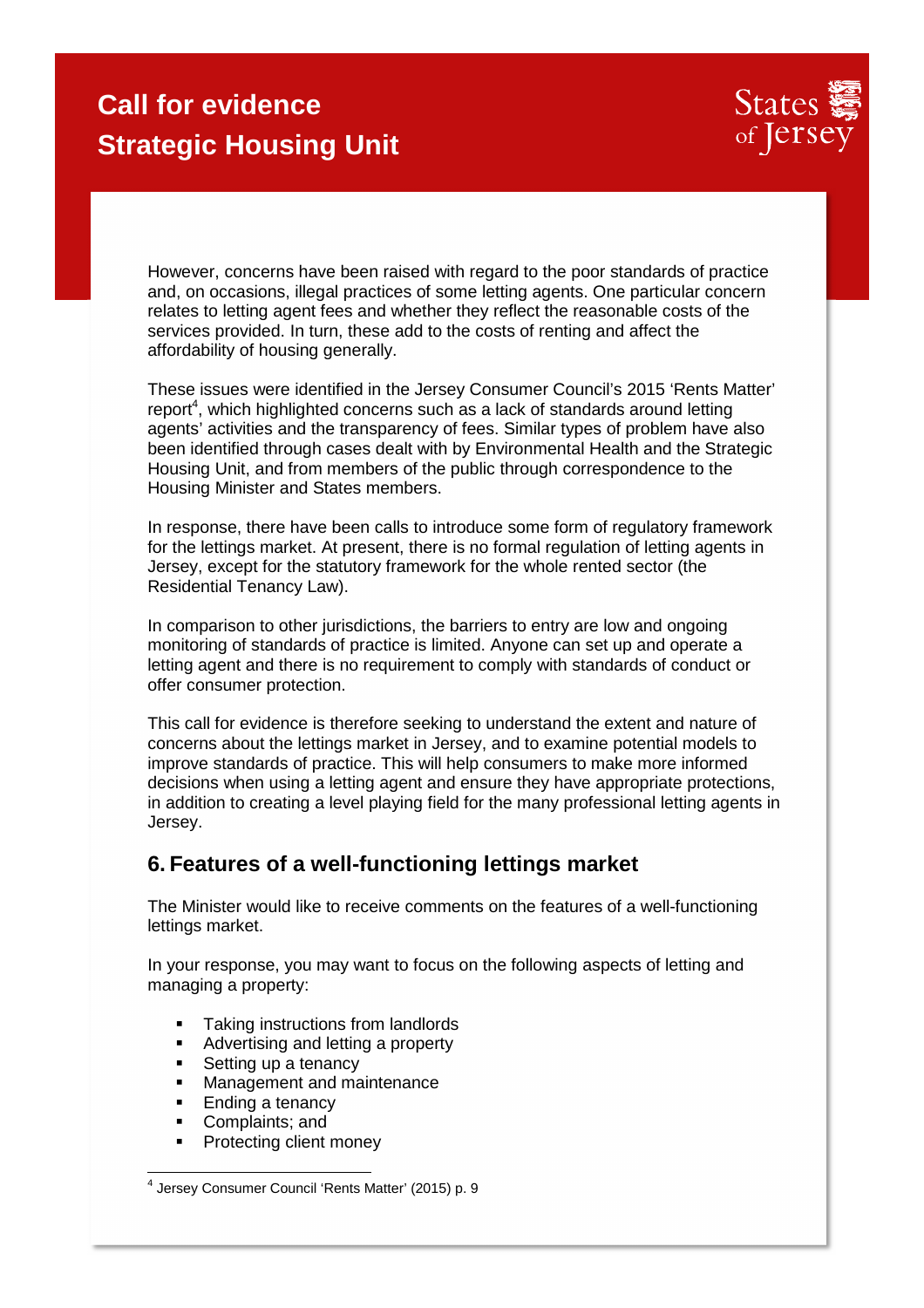

Two examples of industry-recognised codes of practice have been provided to help inform your response – the Private Rented Sector Code of Practice for England and Wales<sup>5</sup> and the Scottish Letting Agent Code of Practice Regulations 2016, which come into effect in 2018.

The Private Rented Sector Code of Practice for England and Wales http://www.rics.org/uk/knowledge/professional-guidance/codes-of-practice/privaterented-sector-code-1st-edition/

The Scottish Letting Agent Code of Practice Regulations 2016 http://www.legislation.gov.uk/sdsi/2016/9780111030912

You may also want to think about the extent to which the following overarching standards of practice reflect your experiences or knowledge of the letting and management process. These have been developed with reference to the above mentioned codes of practice.

A more comprehensive list of standards for specific stages of the lettings process is set out in the attached code of practices.

Letting and property management agents deliver their service in a way that complies with the following standards of practice, which reflect a minimum duty to comply with the law and are in line with industry best practice:

- To comply with all statutory requirements relating to the letting and management of residential property, e.g. the Residential Tenancy Law 2011.
- To let and manage properties in an honest, fair, transparent and professional way.
- To manage properties with reasonable care and skill and in a timely way.
- To avoid conflicts of interests and, where they do arise, to deal with them openly, fairly and promptly.
- Not to discriminate on the basis of age, gender, race, language, sexuality or other factor.
- To ensure that communications and dealings with landlords and tenants<sup>6</sup> are fair, clear and transparent, ensuring appropriate records are maintained.

 <sup>5</sup> Royal Institution of Chartered Surveyors 'Private Rented Sector Code' (2014) 1st Edition  $6$  Any references in this call for evidence to "landlords and tenants" also includes prospective or former landlords and tenant who may have used, or may come to use, a letting and/or property management agent.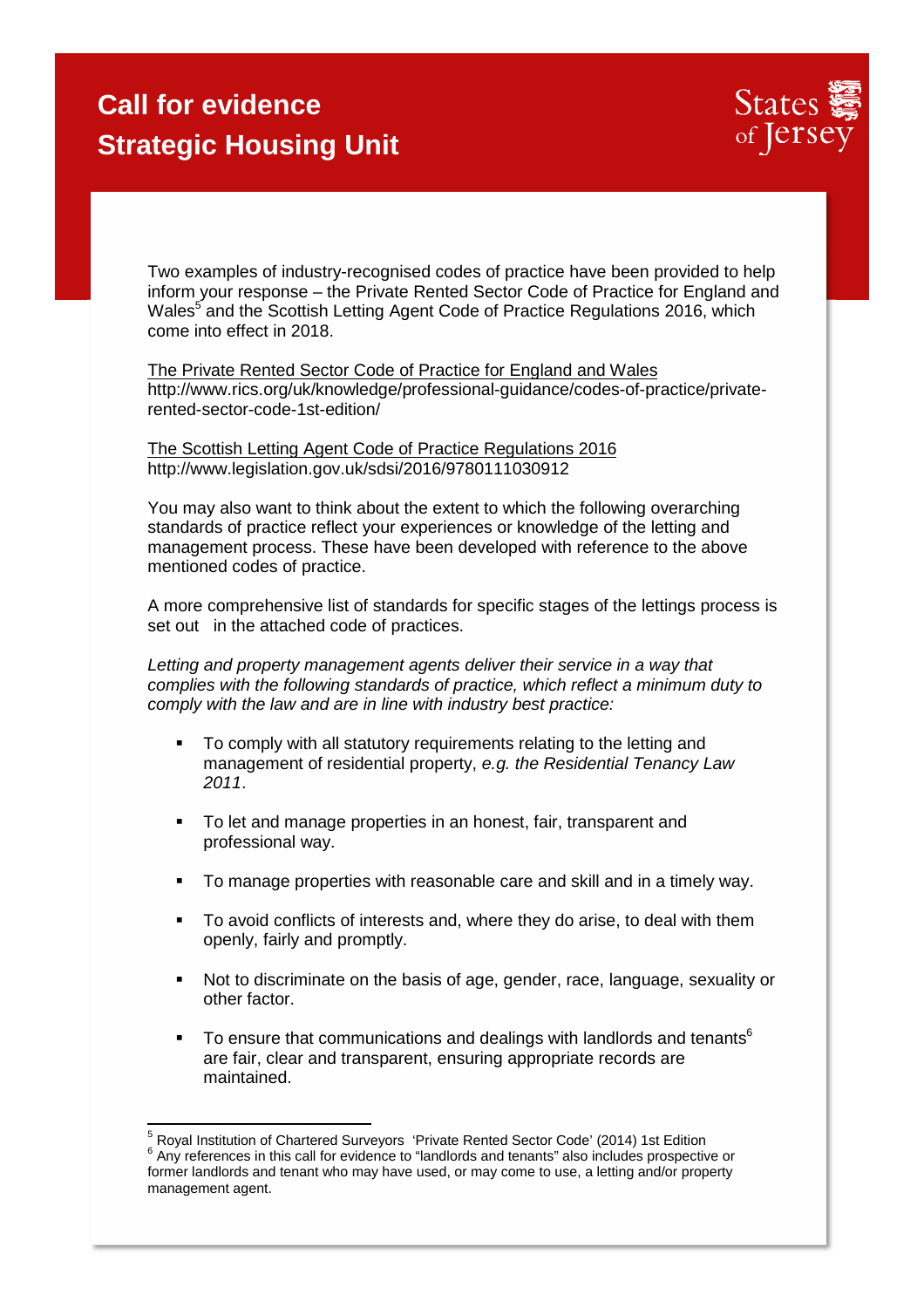

- To ensure that information is provided in a clear and easily accessible way before a landlord or a tenant makes a transactional decision, including fees and charges.
- To ensure that all advertising material is accurate and not misleading or false.
- To look after client money and to hold this separately from other accounts.
- **To ensure that clients are given details of complaints-handling procedures.**
- To inform the appropriate person, the landlord or the tenant or both, promptly of any important issues or obligations such as repairs or breach of the tenancy.

#### **Questions**

- a) Do you agree with the standards of practice identified? If not, why not?
- b) What other examples of professional standards of practice can you think of?
- c) Are there any other comments you would like to make?

### **7. Concerns about the lettings market**

The Minister is inviting comments from stakeholders regarding concerns about the lettings market in Jersey. The Minister would like to receive examples of any concerns that people might have based on their experiences of using a letting agent, or comments in relation to the examples provided below.

The Minister is aware of a number of concerns about standards of practice based on cases dealt with by the Strategic Housing Unit and Environmental Health, and also a result of the correspondence received from members of the public. These include:

- **Misleading advertisements:** inaccurate or misleading pictures and out-ofdate information on websites.
- **Poor communication:** letting agents not turning up for viewings at an agreed time or not responding to tenant phone calls and correspondence.
- **Delayed and substandard repairs:** there are examples of tenants having to live in unsatisfactory and, in some instances, dangerous conditions as a result of repairs and maintenance not being carried out, or the property being let in that condition in the first place.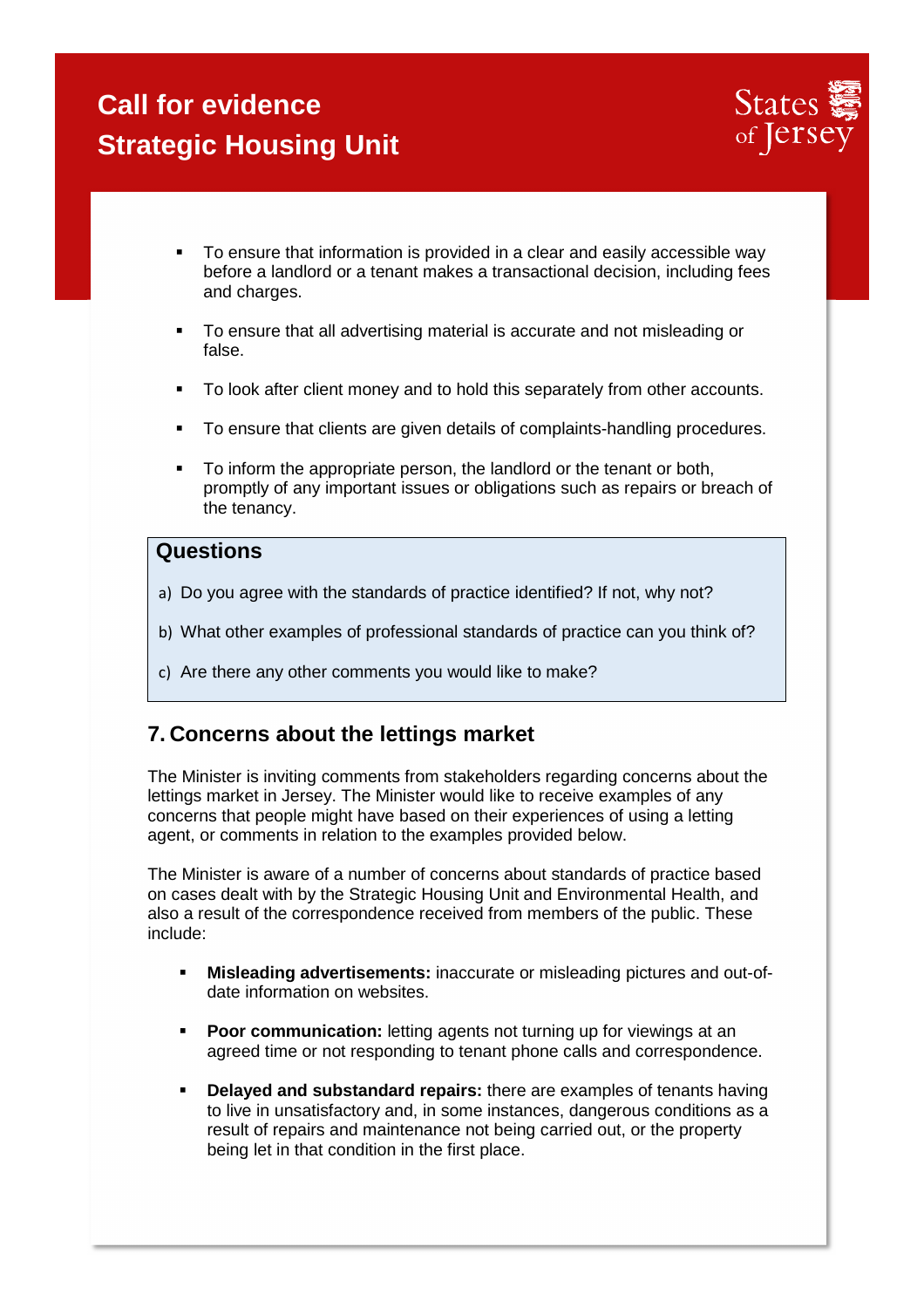

- **Deposit money:** the tenancy deposit scheme began operating in November 2015, and although take-up has been strong among letting agents, there is concern that some might still not be protecting tenants' deposits in the scheme. However, the extent of this problem is likely to be greater among landlords.
- **Notice periods and illegal evictions**: this, along with property conditions, is one of the most common sources of concern raised by tenants to Environmental Health. There are examples of legal notice periods not being followed in cases of periodic tenancies, and, worryingly, incorrect procedures being followed to evict tenants – either by-passing the court eviction process or not following the correct process to take possession of a property through the Viscount's Department.
- **Terms in tenancy agreements:** there are examples of tenancy agreements which have sought to limit a landlord's or a tenant's rights and obligations, or excessive sanctions for breach of contract. For example, a number of tenancy agreements seen by the Strategic Housing Unit have attempted to limit a tenant's right to the peaceful enjoyment of a property such as allowing a landlord or agent access at any time without notice.
- **Income Support:** the Social Security Department has indicated that a number of landlords and letting agents are reluctant to let properties to people in receipt of Income Support. It is recognised that this may not be the responsibility of a letting agent and based on a landlord's instructions, but it nevertheless limits the access low income households have to private rented housing.
- **Vetting of tenants:** there is concern that some letting agents may not be carrying out adequate vetting of tenants (e.g. by taking their references), which may cause landlords problems in the course of a tenancy by having to deal with tenants who break the terms of their tenancy agreement.

It is important to note that the Minister has not made an assumption as to whether these concerns are all valid, and whether they relate to a minority of letting agents or suggest a wider problem with how the lettings market is working – nonetheless, they do underscore a perception of problems in the lettings market.

In addition, it is noted that some of these concerns will also encompass landlords who let property without the help of a letting agent. Where this is the case, any solutions that may be proposed by the review will also apply to landlords.

Finally, the Minister is aware that some of the concerns identified will, on occasions, arise as a result of the action or inaction (as the case may be) of a landlord rather than a letting agent. For example, in conducting repairs and maintenance, a letting agent may be limited by the instructions issued by a landlord and may not have the authority to carry out works without the permission of the landlord. This will be taken into account in the response to the review.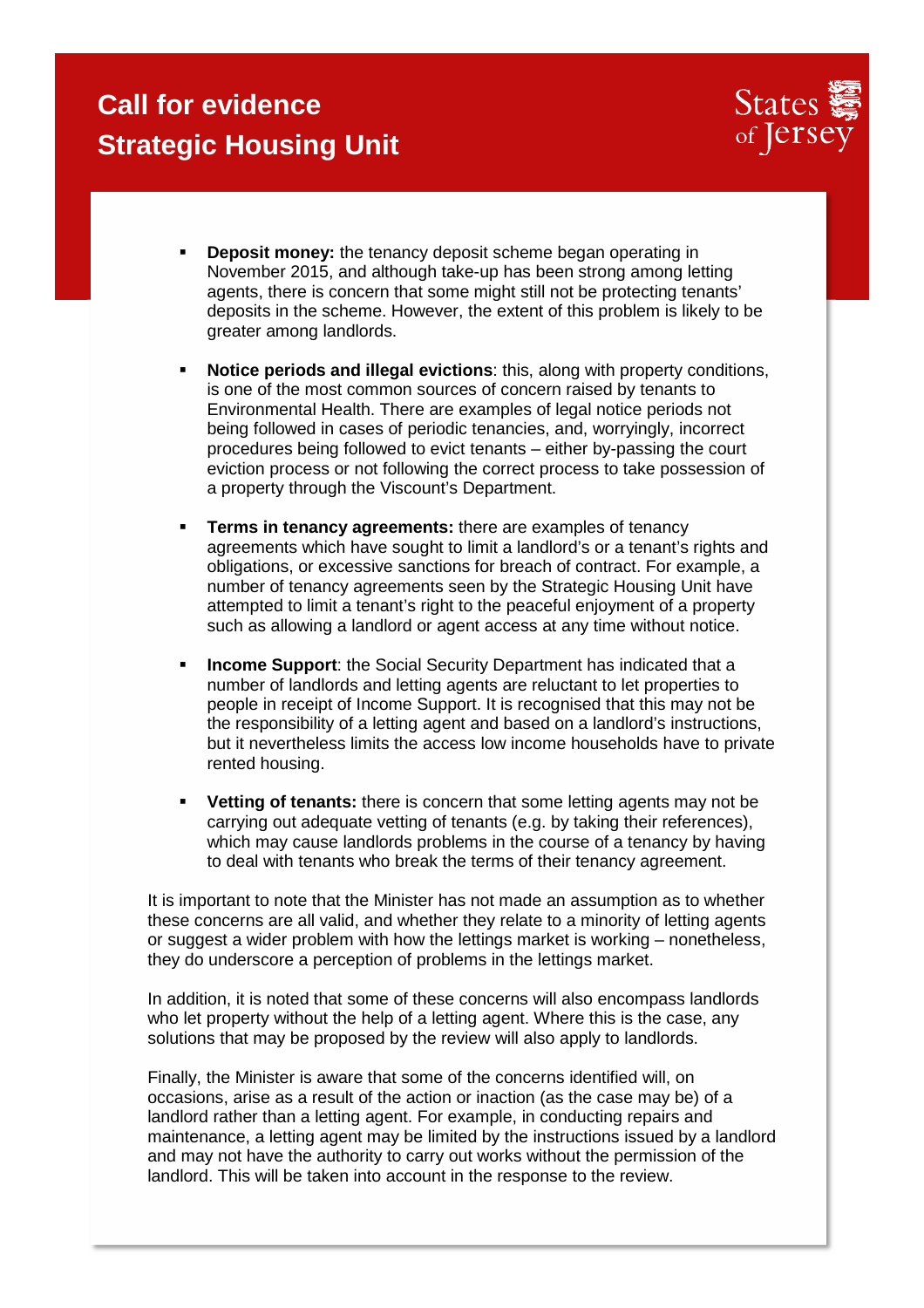

#### **Questions**

- a) Do you agree with the concerns that have been identified? If not, why not?
- b) If you agree with the concerns that have been identified, please explain why.
- c) Are you aware of any other concerns about the standards of practice of letting agents? Please explain your response and provide examples of your own experience.
- d) Please provide any other comments you may have regarding standards of practice.

#### **8. Letting agent fees**

The Minister would like to receive the views of stakeholders on the fees that letting agents can charge landlords and tenants for using letting and property management services.

Letting agent fees are one of the most widely expressed concerns about renting privately, with complaints raised regarding the high cost of using a letting agent, as well as hidden or unclear fees.

There are a variety of different fees that letting agents may charge landlords and tenants, with the majority of fees focused on the primary customer of a letting agent, the landlord, who can expect to pay set up and management fees. Tenants will also pay a range of fees, including:

- **Upfront costs:** drafting a tenancy agreement and completing an inventory report; carrying out credit checks and references.
- **Tenancy deposit and rent in advance:** usually equates to one month of rent. The deposit is refunded at the end of a tenancy subject to any reasonable deductions for cleaning, damages and breaches of the tenancy agreement.
- **Holding deposit:** to reserve a property before signing a tenancy agreement.
- **Ongoing fees:** renewal fee for a tenancy agreement.
- **Fees at the end of a tenancy:** such as a check out fee.

In these cases, fees are likely to represent legitimate business costs that need to be met in order to provide an effective and good standard service. However, the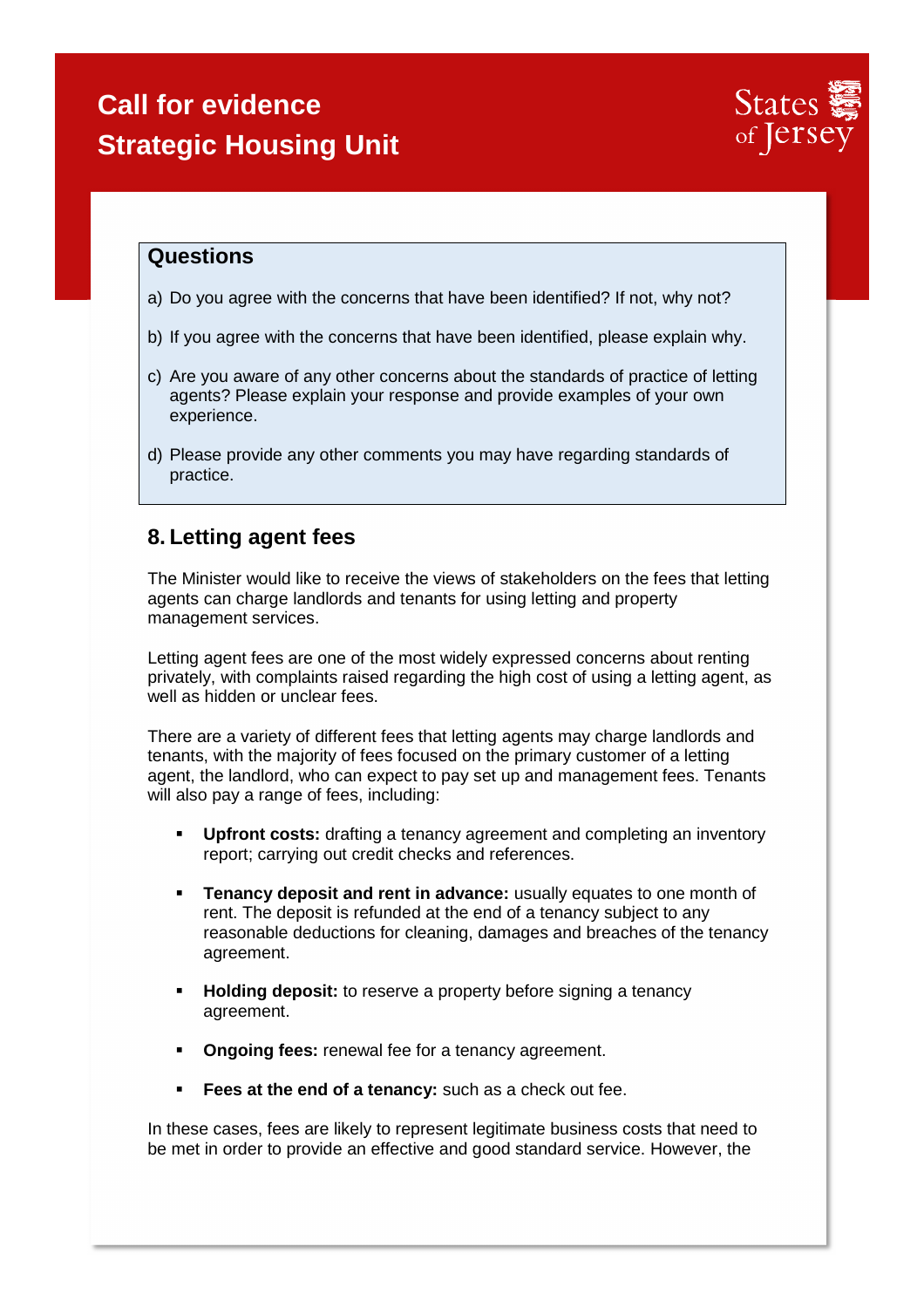

range of different types and levels of fees that landlords and tenants can be liable to pay have given rise to a number of areas of concern:

- There is disparity in the level of fees charged by different letting agents for similar types of services.
- Fees do not always reflect the actual business costs and may be out of proportion to the services provided.
- Full details about fees are not advertised clearly upfront and can be hidden in the small-print so that clients do not realise they are liable to pay until having invested considerable time in the letting process ("drip-pricing").
- Double-pricing where landlords and tenants can be charged for the same services, such as drafting a tenancy agreement. On many occasions, landlords may not even be aware that this is happening.

As noted previously, the Jersey Consumer Council's 2015 'Rents Matter' report highlighted the variety of fees that tenants can be charged, which it stated often "lacked clarity"<sup>7</sup>. The report set out examples of some of the fees that letting agents can charge tenants above the tenancy deposit and rent in advance. The report showed:

- **Lease drafting and renewal:** some tenants were charged a fee for drafting a lease. One respondent was charged £175 for lease renewal.
- **Credit check:** some tenants paid for a credit check. Fees ranged from £10 to £30.
- **Viewing fees:** one respondent paid £100 to view two properties.
- **Introduction fee:** approximately a quarter of respondents paid an introductory fee, sometimes one week of rent.
- **Holding fees:** some respondents paid a holding fee to ensure that property stayed off the market.
- **Card charge:** some agents charged 10% extra if paying rent by card.

These examples are set out on page 8 of the report:

http://www.jerseyconsumercouncil.org.je/wp-content/uploads/2015/11/JCC-Rent-Report-Web.pdf

There have been calls to improve the transparency of letting agent fees in order to provide landlords and tenants with an opportunity to compare letting agent fees

 7 Jersey Consumer Council 'Rents Matter' (2015) p. 9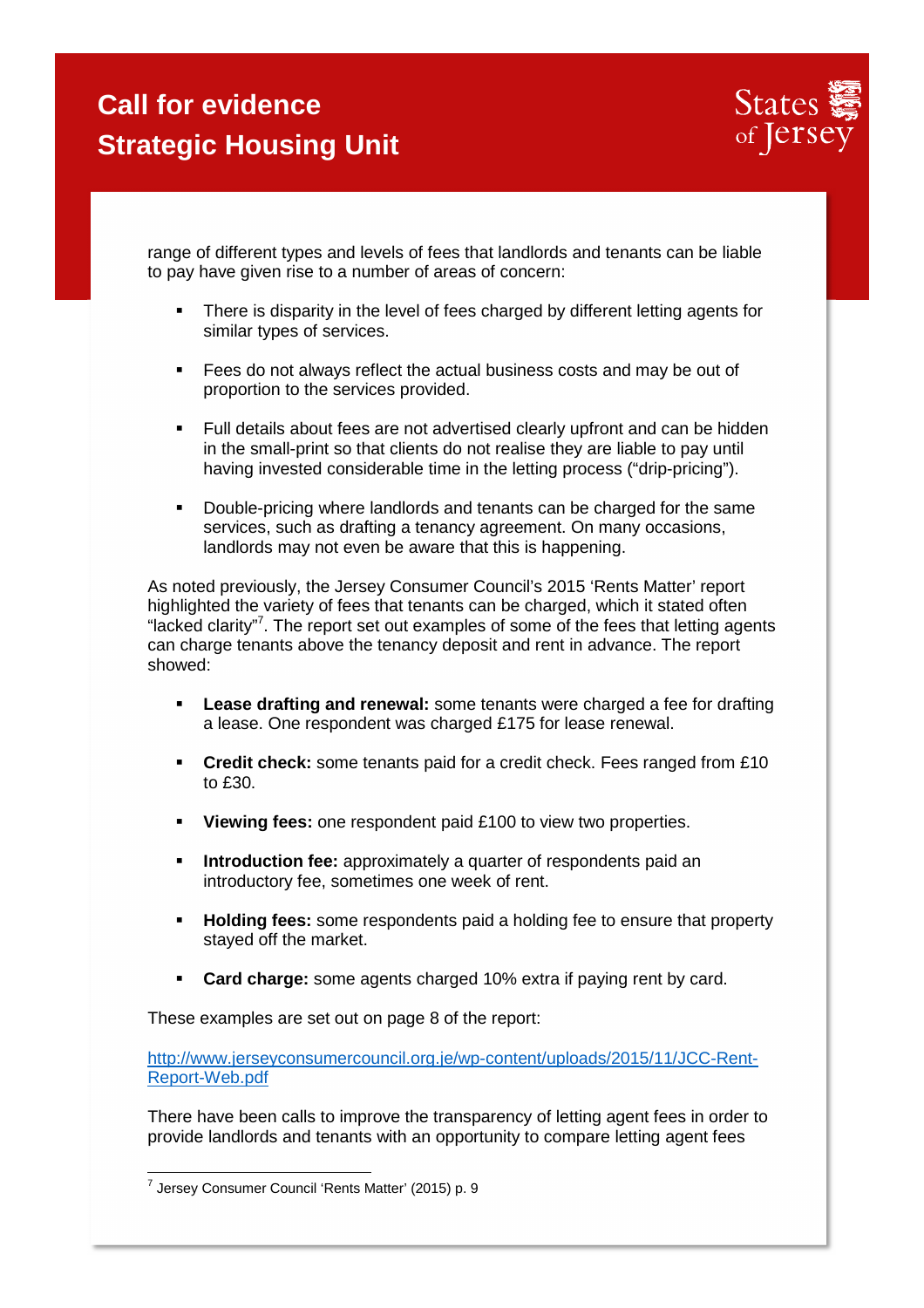

and, if necessary, question charges. This would be a potential first step, but it does not deal with the issue of whether the fees are reasonable in the first place, and is negated by the fact that tenants often do not "shop around" for a letting agent but make a decision based on the property available to let.

Fees are a significant cost for landlords and tenants, and affect the affordability of housing – especially for tenants who have to absorb fees and other costs such as rent in advance and a deposit, which can leave them in financial stress.

Therefore, this call for evidence will assess the extent and nature of concerns about letting agent fees, and help to determine the most appropriate policy approach to deal with any concerns identified. It is important to stress that the intention is not to target professional letting agents who provide good standards of service, but instead to clarify what is fair and reasonable for landlords and tenants to pay in respect of fees.

#### **Questions**

- a) Do you agree with the concerns that have been identified regarding letting agent fees?
- b) If you are a landlord or tenant, what have been your experiences of letting agent fees?
- c) What types and levels of fees do you think are reasonable for letting agents to charge landlords and tenants? If you are a letting agent, please provide relevant details about your fees if you wish to.
- d) Please provide any other comments you may have regarding letting agent fees.

#### **9. Potential regulatory measures**

Where any concerns are identified about the lettings markets by this call for evidence, it is important to consider measures to improve and embed professional standards of practice. The aim is to create a level playing field for responsible letting agents and to ensure that basic safeguards are in place to protect the interests of landlords and tenants.

The Minister is seeking comments on the benefits and feasibility of introducing regulatory measures into the lettings market. A number of potential measures are outlined below – both voluntary and statutory – based on examples of initiatives introduced in England and Wales, and Scotland in recent years. Some of these measures, if adopted, would apply to the whole private rented sector, while others focus on letting agents specifically.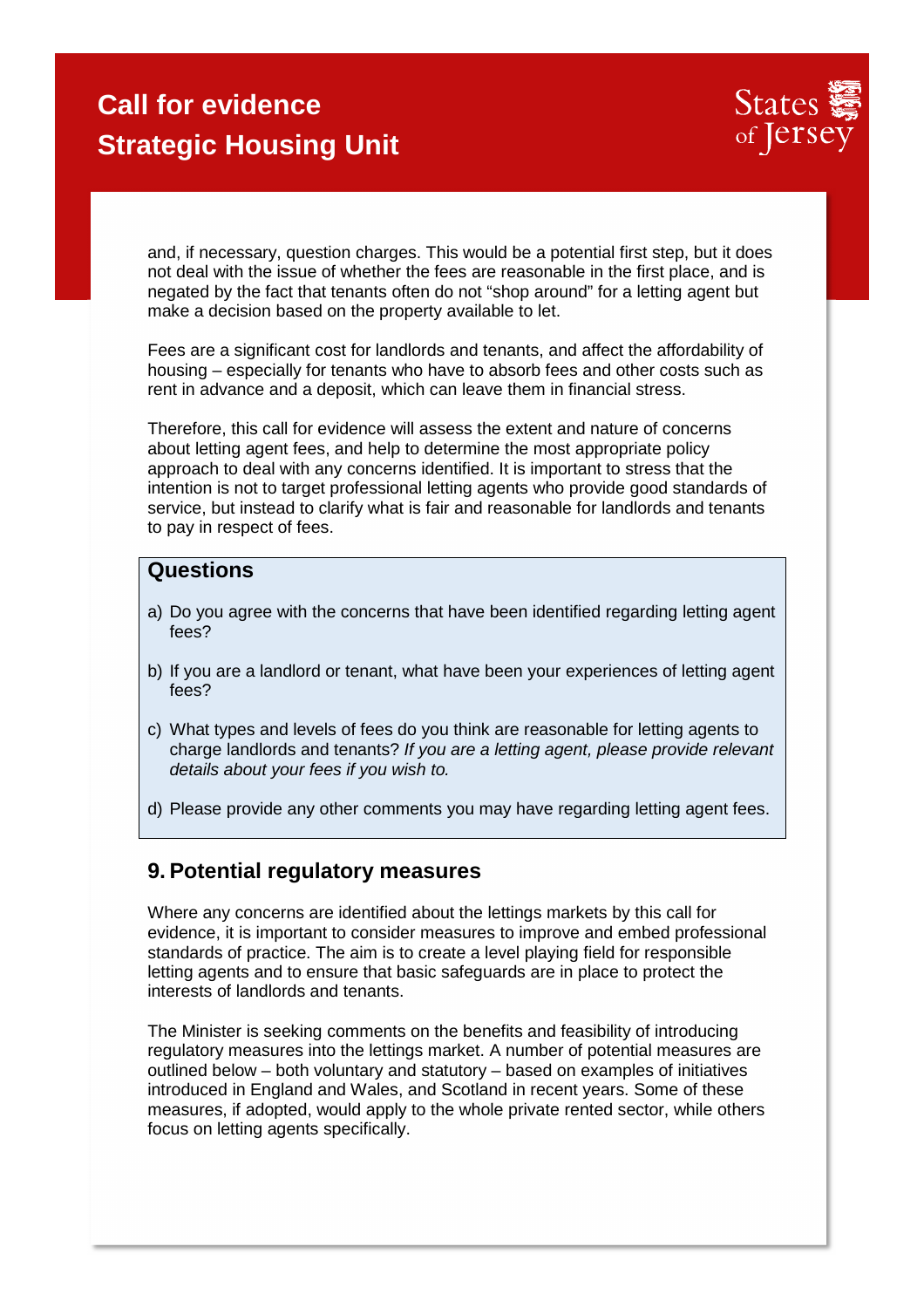

The Minister would like to receive comments on the following regulatory measures, which could be introduced following the review process:

**Code of practice:** a voluntary code of practice for letting agents establishing a common set of standards for the letting and management of property. This would inform landlords and tenants about the standards of practice they should expect from letting agents and inform them of their rights. It would help landlords and tenants to make more informed decisions about which agent they let from.

A code of practice could also be introduced on a compulsory statutory basis, similar to the Scottish Letting Agent Code of Practice Regulations 2016, which comes into effect in 2018.

**Rent Safe landlord accreditation:** the Minister wants to encourage greater takeup of the Rent Safe voluntary landlord accreditation scheme, which was launched in July 2016. The scheme encourages well-managed and good standard rented housing. The scheme already enables 'accredited letting agents' and, combined with a code of practice for the industry, could help to further improve and embed professional standards of practice and customer service among letting agents.

**Mandatory landlord licensing scheme:** a law to establish minimum standards of repair for rented housing will be brought to the States Assembly in 2017. This will include a provision for the Environment Minister to introduce regulations establishing a mandatory licensing scheme for landlords and letting agents, enabling Environmental Health to administer and enforce powers around standards of rented housing.

**Client money protection:** this would require letting agents to have a protection system in place for any money received from tenants and prospective tenants in the course of their business**.** A client money protection scheme would be designed to protect both parties in the unlikely event that a letting agent went into administration or misappropriated their client's funds. Any losses incurred through the actions of a letting agent would be covered by a scheme.

**Redress:** it has been compulsory since 2014 for letting agents in England to join a redress scheme. There are 3 government approved redress schemes – the Property Ombudsman, Ombudsman Services Property and the Property Redress Scheme. The redress schemes provide a mechanism for landlords and tenants to pursue complaints about letting agents. Complaints are determined by an independent person and, where complaints are upheld, the landlord or tenant can receive compensation. A similar scheme could be introduced in Jersey.

**Transparency of letting agents' fee structures:** legislation could be introduced to require letting agents to publish a full tariff of their fees – both on their websites and prominently in their offices. This has been a legal requirement in England since April 2015. This would ensure greater transparency, clarity and accessibility of information relating to fees for landlords and tenants.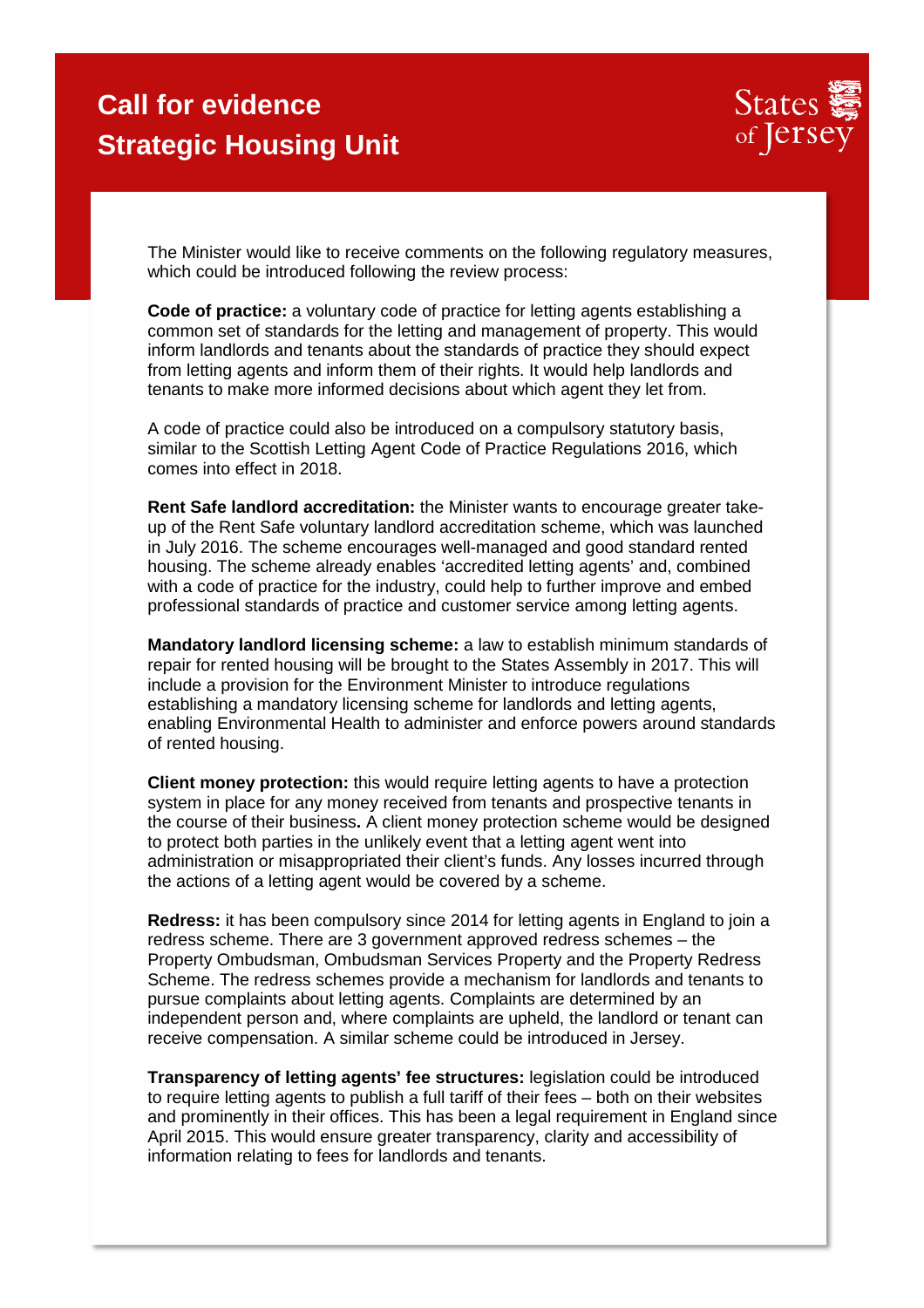

**Clarification of letting agent fees:** there are two potential approaches to dealing with fees – the first approach is to specify the different types of fees that can be charged by letting agents and set the maximum level for the fees that can be charged. This would ensure that letting agents could continue to charge legitimate fees required to cover business costs, whilst protecting landlords and tenants from the disproportionate costs.

The alternative option would be to **prohibit letting agent fees for tenants**  altogether. This is based on the principle that it is the landlord who holds the contract with a letting agent and should therefore be responsible for any fees. Landlords would be better placed than tenants to express choice and "shop around" for a letting agent. Letting agents in Scotland have been prohibited from charging fees to tenants ("premiums") since 2012 and the UK Chancellor similarly announced in the 2016 Autumn Statement the Government's plan to ban letting agent fees for tenants.

**Retrospective tenancy deposit scheme:** the tenancy deposit scheme has been in effect since November 2015. The scheme only currently applies to tenancies entered into after 2 November 2015, or tenancies that were renewed or varied after this date. The Minister is considering whether deposit protection should be extended to encompass all tenancies, i.e. ones which started before November 2015.

**Tenancy agreement terms:** the Residential Tenancy (Jersey) Law 2011 came into force in May 2013. The Law provides a legal framework for the relationship between landlords and tenants, including the rights and responsibilities of the parties. The Minister is considering whether the Law should be amended to include additional fundamental provisions, which reflect good practice and common terms of tenancies, including:

- Repairs and maintenance: codifying a landlord's responsibility for keeping a property in a good state of repair, including the structure and exterior of the property; installations (e.g. water, gas, or electricity, sanitation, and space heating or for heating water); and any fixtures, fittings and other items let with the property. It should be noted that this would not include circumstances where the want of repair is the result of the action or omission of a tenant.
- Landlord's right to access: making legal provision for when a landlord and their agents may enter a property for the purpose of inspecting the condition and state of repair, or carrying out work. It is suggested a minimum of 24 hours' notice should be given to the tenant before exercising that right, except in emergencies.
- Break clauses in fixed-term tenancies: The Law presently only covers minimum notice periods for periodic tenancies (i.e. those that have no fixed end date). The current limit is that a tenant must give 1 months' notice and a landlord must give 3 months' notice. Landlords are permitted to set their own notice periods if they include a break clause in a fixed-term tenancy (i.e. where there is fixed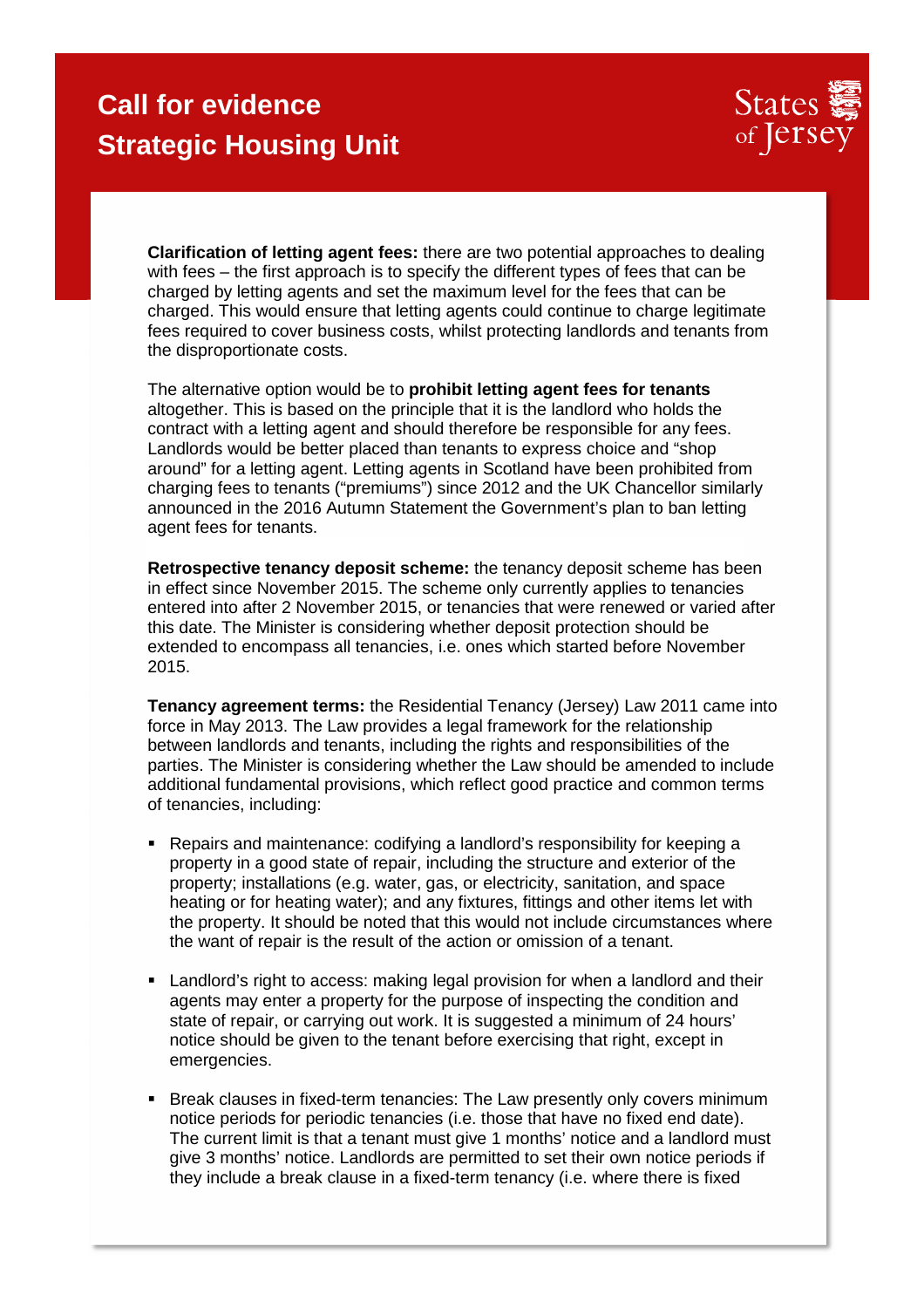

start and end date). It is suggested that a statutory limitation should be placed on the minimum notice period in these instances.

#### **Questions**

- a) Do you think there is need to regulate letting agents?
- b) Please provide your comments on the potential regulatory measures identified above and whether you think that they would be feasible or beneficial.
- c) What other types of measure do you think would help to improve the standards of practice of letting agents?
- d) Do you think there is a need to clarify the types and level of fees that can be charged by letting agents by either i) setting the maximum charges for letting agent fees or ii) prohibiting letting agent fees for tenants?
- e) Please provide any other comments you might have regarding letting agent fees.

#### **10. Assessing the impact**

The Minister would like to receive comments on the costs to letting agents that may arise should any of the options identified in section 9 be adopted.

There are arguments for and against introducing regulatory measures – whether voluntary or statutory measures – for letting agents. On one hand, the introduction of some form of regulation would ensure consistent standards across the market and enable professional letting agents to compete on a level playing field.

On the other hand, there may be cost implications for letting agents, which, in turn, could be passed on to landlords and, ultimately, tenants through higher rents (although tenants may favour landlord costs being added to rent spread across the tenancy).

Some of the potential regulatory measures are likely to have a greater impact than others. The introduction of a code of practice for letting agents, for example, would have minimal impact because letting agents should already adopt these standards in their business. This would have no direct costs to landlords or tenants as a result.

However, clarification of the types and level of fees that letting agents can charge or a ban on fees and charges for tenants entirely, could potentially have a serious impact on letting agents who adopt such a business model.